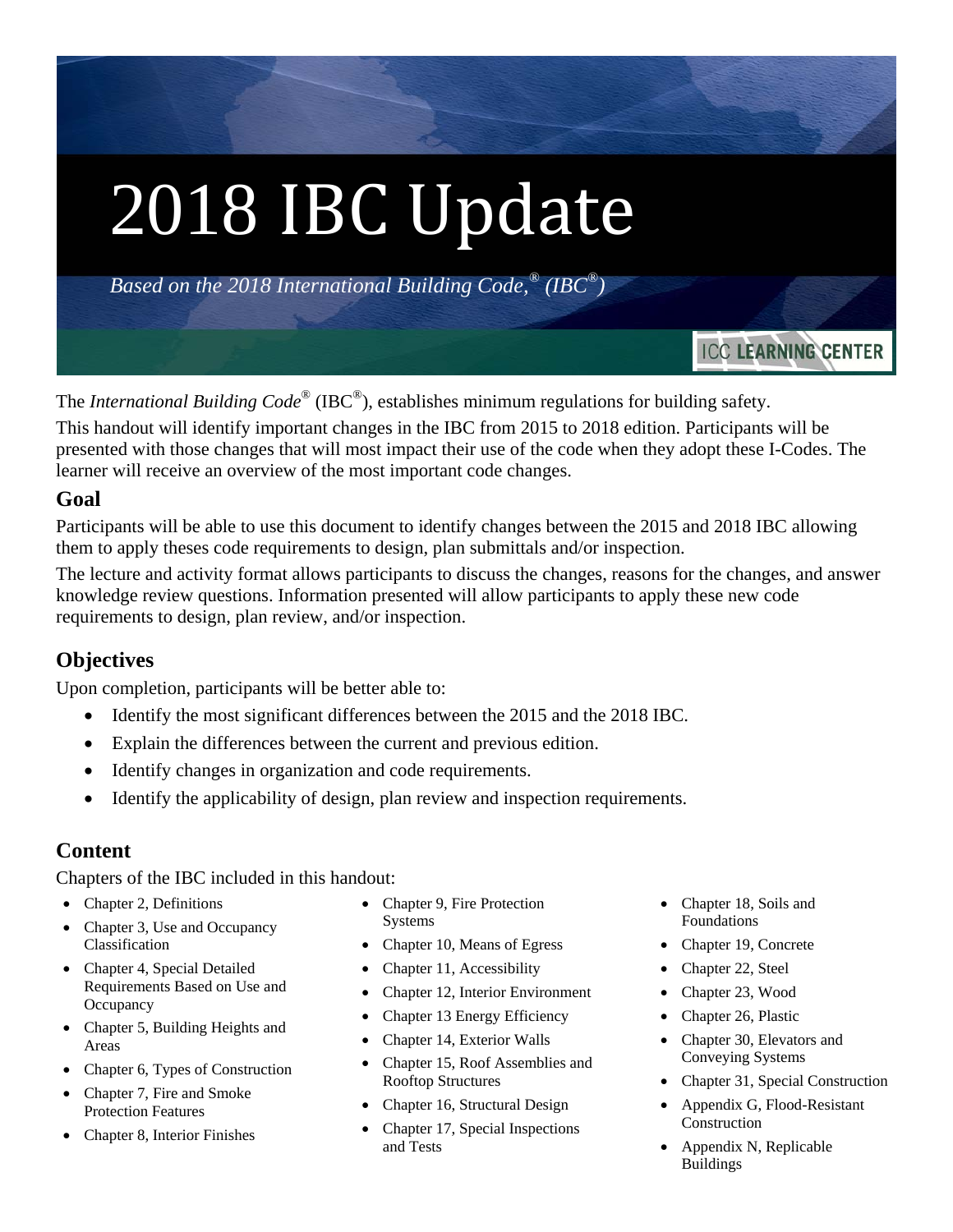|                     | <b>Chapter 2: Definitions</b> |                                                                                                                                                                     |                                                                                                                                                                                                                                                                                                                                                                                                                                                                                                                                                                                                                                                                                                                                                                                                                                                                                                                                                                                                                         |  |
|---------------------|-------------------------------|---------------------------------------------------------------------------------------------------------------------------------------------------------------------|-------------------------------------------------------------------------------------------------------------------------------------------------------------------------------------------------------------------------------------------------------------------------------------------------------------------------------------------------------------------------------------------------------------------------------------------------------------------------------------------------------------------------------------------------------------------------------------------------------------------------------------------------------------------------------------------------------------------------------------------------------------------------------------------------------------------------------------------------------------------------------------------------------------------------------------------------------------------------------------------------------------------------|--|
| <b>Code Section</b> |                               | <b>Section Title</b>                                                                                                                                                | <b>Description of Change</b>                                                                                                                                                                                                                                                                                                                                                                                                                                                                                                                                                                                                                                                                                                                                                                                                                                                                                                                                                                                            |  |
| 2018                | 2015                          |                                                                                                                                                                     |                                                                                                                                                                                                                                                                                                                                                                                                                                                                                                                                                                                                                                                                                                                                                                                                                                                                                                                                                                                                                         |  |
| 202                 | 202                           | <b>Definitions</b><br>(Several<br>definitions have<br>been added to this<br>edition of the IBC.<br>as well as deleting<br>and revising<br>existing<br>definitions.) | New definitions include "Greenhouse" and "Repair garage".<br>The definition for "Sleeping unit" has been clarified while "Ambulatory care facility"<br>and "Clinic, outpatient" have been deleted.<br><b>GREENHOUSE.</b> A structure or thermally isolated area of a building that maintains<br>a specialized sunlit environment used for, and essential to, the cultivation,<br>protection or maintenance of plants.<br><b>REPAIR GARAGE.</b> A building, structure or portion thereof used for servicing or<br>repairing motor vehicles.<br><b>SLEEPING UNIT.</b> A room or space in which people sleep, which can also include<br>single unit providing rooms or spaces for one or more persons that includes<br>permanent provisions for sleeping, and can include provisions for living, eating,<br>and either sanitation or kitchen facilities but not both. Such rooms and spaces that<br>are also part of a dwelling unit are not sleeping units.<br>AMBULATORY CARE FACILITY.<br><del>CLINIC. OUTPATIENT</del> |  |
|                     |                               |                                                                                                                                                                     |                                                                                                                                                                                                                                                                                                                                                                                                                                                                                                                                                                                                                                                                                                                                                                                                                                                                                                                                                                                                                         |  |

|                                  | <b>Chapter 3: Use and Occupancy</b> |                                                                           |                                                                                                                                                                                                                                                                                                                             |  |
|----------------------------------|-------------------------------------|---------------------------------------------------------------------------|-----------------------------------------------------------------------------------------------------------------------------------------------------------------------------------------------------------------------------------------------------------------------------------------------------------------------------|--|
| <b>Code Section</b>              |                                     | <b>Section Title</b>                                                      | <b>Description of Change</b>                                                                                                                                                                                                                                                                                                |  |
| 2018                             | 2015                                |                                                                           |                                                                                                                                                                                                                                                                                                                             |  |
| 302.1<br>Clarification           | 302.1                               | <b>Classification of</b><br><b>Outdoor Areas</b>                          | It has been clarified that occupied roofs are to be assigned one or more occupancy<br>classifications in a manner consistent with the classification of uses inside the<br>building, based upon the fire and life safety hazards posed by the rooftop activities.                                                           |  |
| 303.4<br>Clarification           | 303.4                               | Assembly Use of<br><b>Greenhouses</b><br><b>Classification</b>            | Where the use of the greenhouse is assembly in nature due to public access for the<br>viewing of plants, classification as a Group A-3 occupancy is appropriate.                                                                                                                                                            |  |
| 309.1<br>Clarification           | 309.1                               | Mercantile Use of<br><b>Greenhouses</b><br><b>Classification</b>          | Where a greenhouse is provided with public access for the purpose of the display<br>and sale of plants, a Group M occupancy shall be assigned.                                                                                                                                                                              |  |
| 310.3.<br>310.4<br>Clarification | 310.3.<br>310.4                     | <b>Classification of</b><br><b>Congregate Living</b><br><b>Facilities</b> | Dormitories and similar nontransient uses now are to be considered as Group R-3<br>occupancies where the occupant load is 16 or less. In addition, transient lodging<br>houses, such as bed-and-breakfast establishments, can only be considered as<br>Group R-3 occupancies where their total occupant load is 10 or less. |  |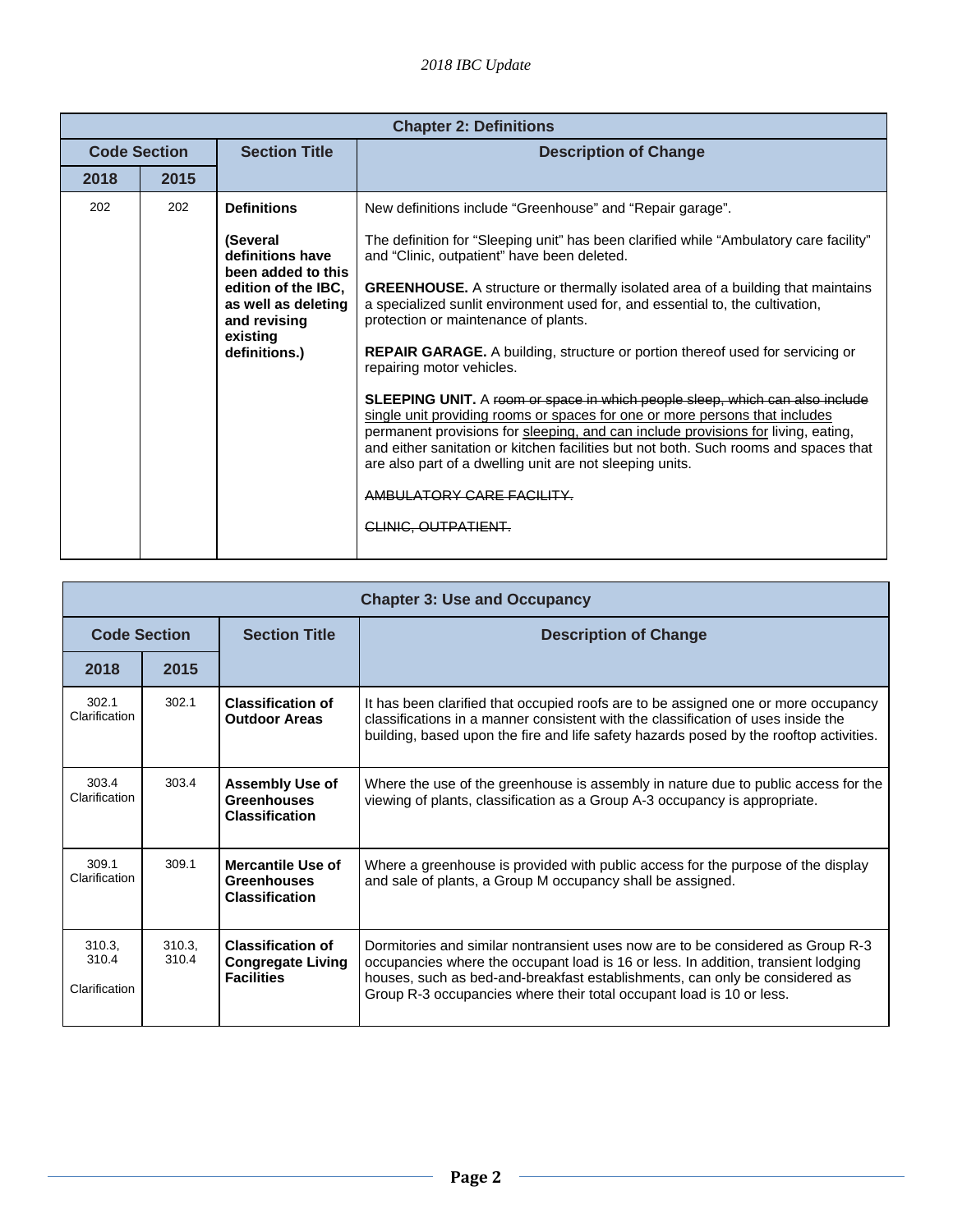|                          | <b>Chapter 3: Use and Occupancy, Continued</b> |                                                                       |                                                                                                                                                                                                                                                                                                                                    |  |  |
|--------------------------|------------------------------------------------|-----------------------------------------------------------------------|------------------------------------------------------------------------------------------------------------------------------------------------------------------------------------------------------------------------------------------------------------------------------------------------------------------------------------|--|--|
| <b>Code Section</b>      |                                                | <b>Section Title</b>                                                  | <b>Description of Change</b>                                                                                                                                                                                                                                                                                                       |  |  |
| 2018                     | 2015                                           |                                                                       |                                                                                                                                                                                                                                                                                                                                    |  |  |
| 310.4.2<br>Modification  | 310.4.2                                        | <b>Owner-Occupied</b><br><b>Lodging Houses</b>                        | The criteria permitting compliance with the IRC for the design and construction of<br>owner-occupied lodging houses has been expanded by now also requiring that the<br>total number of lodging house occupants be limited to 10.                                                                                                  |  |  |
| 311.1.1<br>Modification  | 311.1.1                                        | <b>Classification of</b><br><b>Accessory Storage</b><br><b>Spaces</b> | Regardless of size, storage rooms and spaces that are accessory to other uses are<br>to be classified as part of the occupancy to which they are accessory.                                                                                                                                                                        |  |  |
| 312.1.1<br>Clarification | 312.1.1                                        | <b>Classification of</b><br><b>Agricultural</b><br><b>Greenhouses</b> | Because a Group U occupancy includes those low-hazard structures that do not<br>conform to any other specific occupancy classification, it has been clarified that<br>greenhouses are only to be considered as Group U where they are not more<br>appropriately classified as one of the other occupancies established in the IBC. |  |  |

| <b>Chapter 4: Special Requirements for Use and Occupancy</b> |           |                                                                            |                                                                                                                                                                                                                                                                                      |
|--------------------------------------------------------------|-----------|----------------------------------------------------------------------------|--------------------------------------------------------------------------------------------------------------------------------------------------------------------------------------------------------------------------------------------------------------------------------------|
| <b>Code Section</b>                                          |           | <b>Section Title</b>                                                       | <b>Description of Change</b>                                                                                                                                                                                                                                                         |
| 2018                                                         | 2015      |                                                                            |                                                                                                                                                                                                                                                                                      |
| 403.2.1.1<br>Modification                                    | 403.2.1.1 | Type of<br><b>Construction in</b><br><b>High-Rise</b><br><b>Buildings</b>  | The reduction in the minimum required fire-resistance ratings for certain<br>building elements of high-rise buildings is no longer applicable to Group H-<br>2, H-3 and H-5 occupancies due to the high physical hazard level such<br>uses pose.                                     |
| 404.6<br>Modification                                        | 404.6     | <b>Enclosure of</b><br><b>Atriums</b>                                      | The requirement that those spaces not separated from an atrium be<br>accounted for in the design of the smoke control system now applies only<br>in those cases where the atrium is provided with a smoke control system.                                                            |
| 406.1<br>Clarification                                       | 406.1     | <b>Motor Vehicle-</b><br><b>Related</b><br><b>Occupancies</b>              | Provisions specific to motor-vehicle-related uses have been reformatted in a<br>manner such that those requirements that apply to all such uses have been<br>relocated in a single Section 406.1.                                                                                    |
| 407.5<br>Modification                                        | 407.5     | <b>Maximum Smoke</b><br><b>Compartment Size</b>                            | The allowance for larger smoke compartments in hospitals and other<br>Group I-2, Condition 2 occupancies has now been modified to only include<br>compartments containing single-patient sleeping rooms and suites, as well<br>as those compartments without patient sleeping rooms. |
| 407.5.4<br>Modification                                      | 407.5.4   | <b>Required Egress</b><br>from Smoke<br><b>Compartments</b>                | In Group I-2 occupancies, any smoke compartment that does not have an<br>exit from the compartment must now provide direct access to a minimum of<br>two adjacent smoke compartments.                                                                                                |
| 420.7<br>Modification                                        | 420.7     | Corridor<br><b>Protection in</b><br><b>Assisted Living</b><br><b>Units</b> | Shared living spaces, group meeting spaces and multipurpose therapeutic spaces<br>are now permitted to be open to fire-rated corridors in Group I-1 assisted living<br>housing facilities provided specific conditions are met.                                                      |
| 420.8<br>Addition                                            |           | <b>Group I-1 Cooking</b><br><b>Facilities</b>                              | A room or space containing a cooking facility with domestic cooking appliances is<br>now permitted to be open to a corridor in Group I-1 occupancies provided nine<br>specific conditions are met.                                                                                   |
| 420.10<br>Addition                                           |           | <b>Dormitory Cooking</b><br><b>Facilities</b>                              | The installation and use of domestic cooking appliances are now regulated in both<br>common areas and sleeping rooms of Group R-2 college dormitories.                                                                                                                               |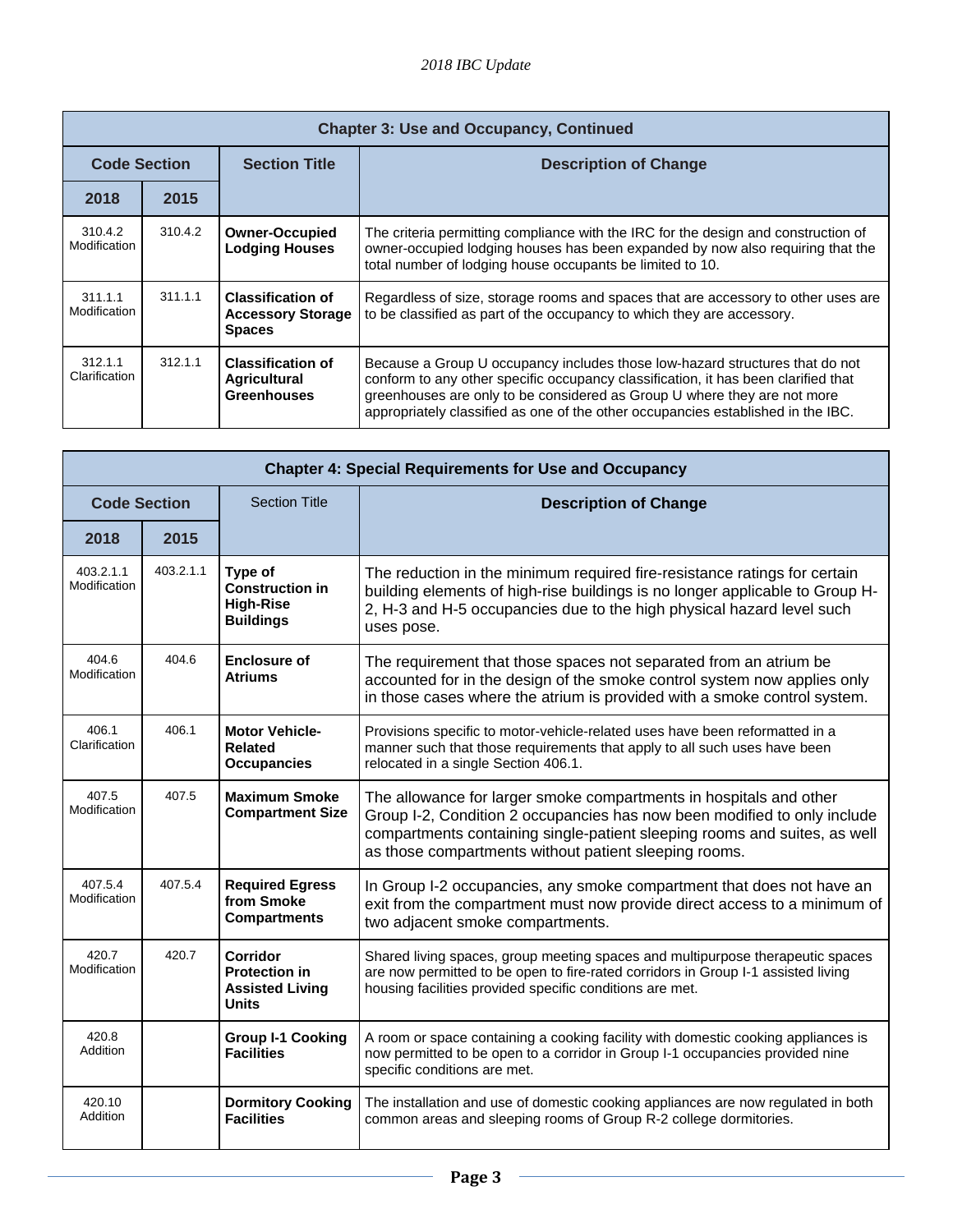|                     | <b>Chapter 4: Special Requirements for Use and Occupancy, Continued</b> |                                         |                                                                                                                                                                                                                                                |  |
|---------------------|-------------------------------------------------------------------------|-----------------------------------------|------------------------------------------------------------------------------------------------------------------------------------------------------------------------------------------------------------------------------------------------|--|
| <b>Code Section</b> |                                                                         | <b>Section Title</b>                    | <b>Description of Change</b>                                                                                                                                                                                                                   |  |
| 2018                | 2015                                                                    |                                         |                                                                                                                                                                                                                                                |  |
| 427<br>Addition     |                                                                         | <b>Medical Gas</b><br><b>Systems</b>    | In order to provide a more comprehensive and efficient compilation of construction<br>regulations, those IFC medical gas system requirements related directly to building<br>construction have now been replicated in the IBC.                 |  |
| 428<br>Addition     |                                                                         | <b>Higher Education</b><br>Laboratories | Higher education laboratories using hazardous materials can now be considered<br>Group B occupancies provided such laboratories comply with new Section 428<br>which provides an alternative approach to the existing control area provisions. |  |

|                                           | <b>Chapter 5: Heights and Areas</b> |                                                                                                       |                                                                                                                                                                                                                                                                                 |  |
|-------------------------------------------|-------------------------------------|-------------------------------------------------------------------------------------------------------|---------------------------------------------------------------------------------------------------------------------------------------------------------------------------------------------------------------------------------------------------------------------------------|--|
| <b>Code Section</b>                       |                                     | <b>Section Title</b>                                                                                  | <b>Description of Change</b>                                                                                                                                                                                                                                                    |  |
| 2018                                      | 2015                                |                                                                                                       |                                                                                                                                                                                                                                                                                 |  |
| 503.1,<br>706.1<br>Modification           | 503.1.<br>706.1                     | <b>Scope of Fire Wall</b><br><b>Use</b>                                                               | The use of fire walls is now strictly limited to only the determination of permissible<br>types of construction, based upon allowable building area and height.                                                                                                                 |  |
| 503.1.4<br>Addition                       |                                     | <b>Allowable Height</b><br>and Area of<br><b>Occupied Roofs</b>                                       | New criteria is now provided establishing the appropriate methodology in the<br>regulation of building height in stories above grade plane where one or more<br>occupancies is located on the roof.                                                                             |  |
| Table<br>506.2.<br>Note i<br>Modification | Table<br>506.2.<br>Note i           | Allowable Area of<br><b>Type VB</b><br><b>Greenhouses</b>                                             | The tabular allowable area for nonsprinklered single-story greenhouses classified<br>as Group U occupancies has been substantially increased for Type VB buildings to<br>be consistent with those greenhouses classified as Group B, M, F-2 and E.                              |  |
| 507.4<br>Clarification                    | 507.4                               | Sprinklers in<br><b>Unlimited Area</b><br>Group A-4<br><b>Buildings</b>                               | The sprinkler omission permitted for indoor participant sport areas of unlimited area<br>Group A-4 buildings is now clearly not applicable to storage rooms, press boxes,<br>concession areas and other ancillary spaces.                                                       |  |
| 508.4.1,<br>Table 508.4<br>Modification   | 508.4.1<br>Table 508.4              | 508.4.1, Table<br>508.4 Separated<br><b>Occupancies vs.</b><br><b>Fire Area</b><br><b>Separations</b> | New provisions in Section 508.4.1 and Table 508.4 clarify that the fire separations<br>used for mixed occupancy purposes and those used for fire area purposes address<br>different concerns, and as such the most restrictive fire-resistance-rated conditions<br>shall apply. |  |
| 510.2<br>Clarification                    | 510.2                               | <b>Horizontal Building</b><br><b>Separation</b>                                                       | Vertical offsets are permitted in the horizontal fire-resistance-rated separation<br>mandated for "podium buildings" provided the minimum required fire-resistance<br>rating is maintained for the offsets and their supporting elements.                                       |  |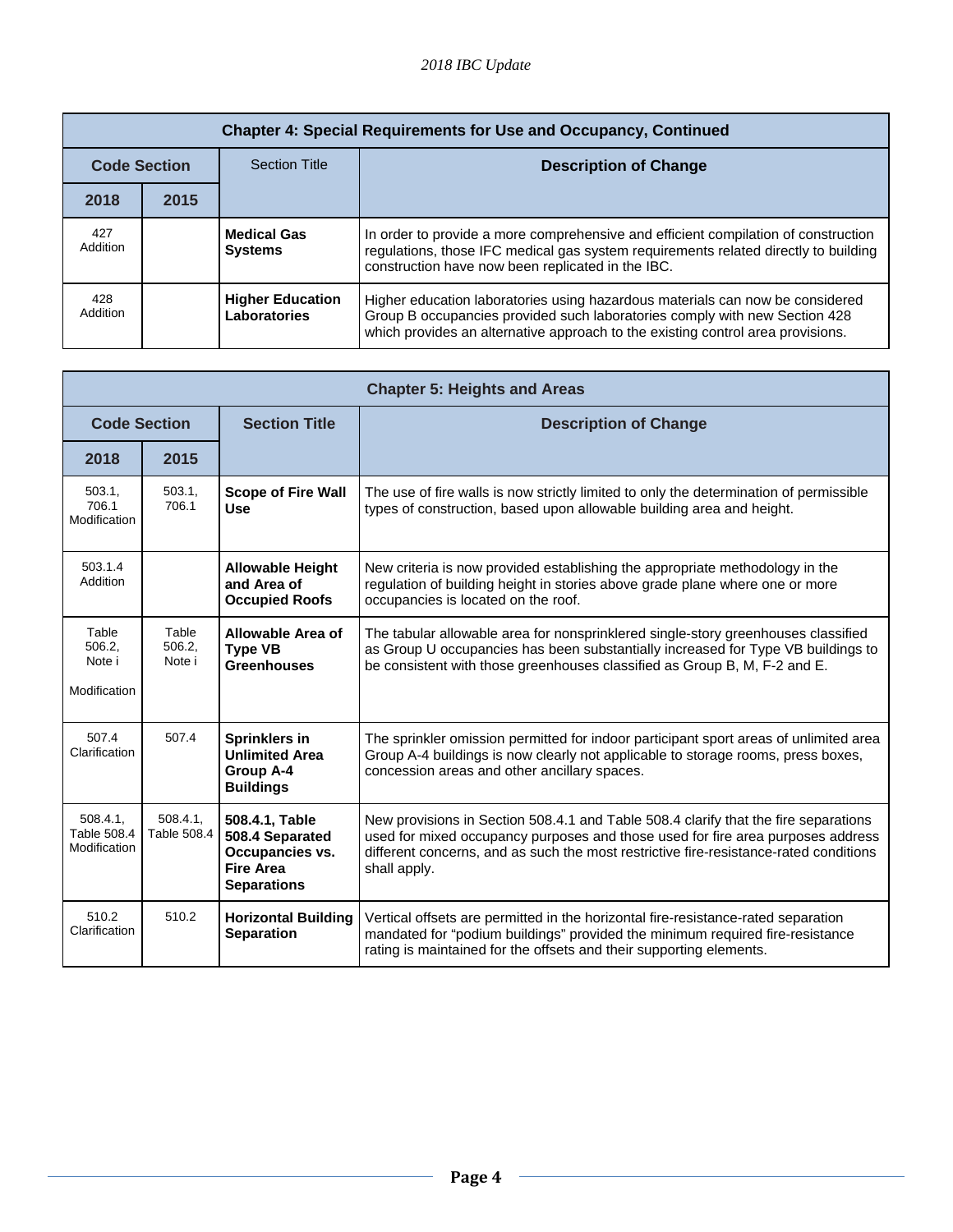|                                      | <b>Chapter 6: Types of Construction</b> |                                                                               |                                                                                                                                                                                                                                                                                                 |  |
|--------------------------------------|-----------------------------------------|-------------------------------------------------------------------------------|-------------------------------------------------------------------------------------------------------------------------------------------------------------------------------------------------------------------------------------------------------------------------------------------------|--|
| <b>Code Section</b>                  |                                         | <b>Section Title</b>                                                          | <b>Description of Change</b>                                                                                                                                                                                                                                                                    |  |
| 2018                                 | 2015                                    |                                                                               |                                                                                                                                                                                                                                                                                                 |  |
| Table 601,<br>Note b<br>Modification | Table 601,<br>Note b                    | <b>IFire Protection of</b><br><b>Structural Roof</b><br><b>Members</b>        | All portions of the roof construction, including primary structural frame<br>members such as girders and beams, are now selectively exempted from<br>fire-resistance requirements based on Table 601 where every portion of the<br>roof construction is at least 20 feet above any floor below. |  |
| 602.3,<br>602.4.1<br>Clarification   | 602.3,<br>602.4.1                       | <b>IFRT Wood</b><br>Sheathing in<br><b>Exterior Wall</b><br><b>Assemblies</b> | It has now been clarified that wood sheathing, as well wood framing, is<br>permitted in exterior walls of Type III and IV buildings where fire-retardant-<br>treated wood is used.                                                                                                              |  |

| <b>Chapter 7: Fire and Smoke Protection Features</b> |                   |                                                                                   |                                                                                                                                                                                                                                                                                                                                              |
|------------------------------------------------------|-------------------|-----------------------------------------------------------------------------------|----------------------------------------------------------------------------------------------------------------------------------------------------------------------------------------------------------------------------------------------------------------------------------------------------------------------------------------------|
| <b>Code Section</b>                                  |                   | <b>Section Title</b>                                                              | <b>Description of Change</b>                                                                                                                                                                                                                                                                                                                 |
| 2018                                                 | 2015              |                                                                                   |                                                                                                                                                                                                                                                                                                                                              |
| 704.2,<br>704.4.1<br>Modification                    | 704.2.<br>704.4.1 | <b>Column Protection</b><br>in Light-Frame<br><b>Construction</b>                 | In walls of light-frame construction where primary structural frame members require<br>fire-resistive protection, columns extending only between the bottom and top plates<br>do not need to be provided with individual encasement protection.                                                                                              |
| Modification<br>705.2.3.<br>705.2.3.1,<br>705.2.4    | 1406.3.<br>1406.4 | <b>Combustible</b><br><b>Balconies.</b><br>Projections, and<br><b>Bay Windows</b> | Construction requirements for balconies, porches, decks, bay windows and oriel<br>windows have been relocated from Section 1406 (Combustible Materials on the<br>Exterior Side of Exterior Walls) to Section 705.2.3 (Combustible Projections).                                                                                              |
| 706.1.1<br>Modification                              | 706.1.1           | <b>Party Walls Not</b><br><b>Constructed as Fire</b><br>Walls                     | Construction as a fire wall is no longer required for a party wall provided the<br>aggregate height and area of the buildings on each side of the party wall are<br>compliant with Chapter 5 and applicable easements and agreements are<br>established addressing the maintenance of all fire and life safety systems of both<br>buildings. |
| 706.2<br>Modification                                | 706.2             | <b>Structural</b><br><b>Continuity of</b><br><b>Double Fire Walls</b>             | In Seismic Design Categories D through F, floor and roof sheathing is permitted to<br>continue through light-frame double fire wall assemblies where the sheathing does<br>not exceed a thickness of 3/4 inch.                                                                                                                               |
| 708.4<br>Clarification                               | 708.4             | <b>Continuity of Fire</b><br><b>Partitions</b>                                    | The continuity requirements for fire partitions have been reformatted to provide for<br>increased clarity of their construction requirements.                                                                                                                                                                                                |
| 708.4.2<br>Clarification                             | 708.4.2           | <b>Fireblocking and</b><br>Draftstopping at<br><b>Fire Partitions</b>             | Fireblocking and draftstopping requirements for fire partitions of combustible<br>construction have been consolidated and modified.                                                                                                                                                                                                          |
| 713.8.1<br>Modification                              | 713.8.1           | <b>Membrane</b><br><b>Penetrations of</b><br><b>Shaft Enclosures</b>              | Membrane penetrations not related to the purpose of a shaft enclosure are no<br>longer prohibited from penetrating the outside of the enclosure.                                                                                                                                                                                             |
| 716.2.6.5<br>Addition                                |                   | <b>Delayed-Action</b><br><b>Self-Closing Doors</b>                                | Self-closing doors that are not also required to be automatic-closing are now<br>permitted to be equipped with delayed-action closers.                                                                                                                                                                                                       |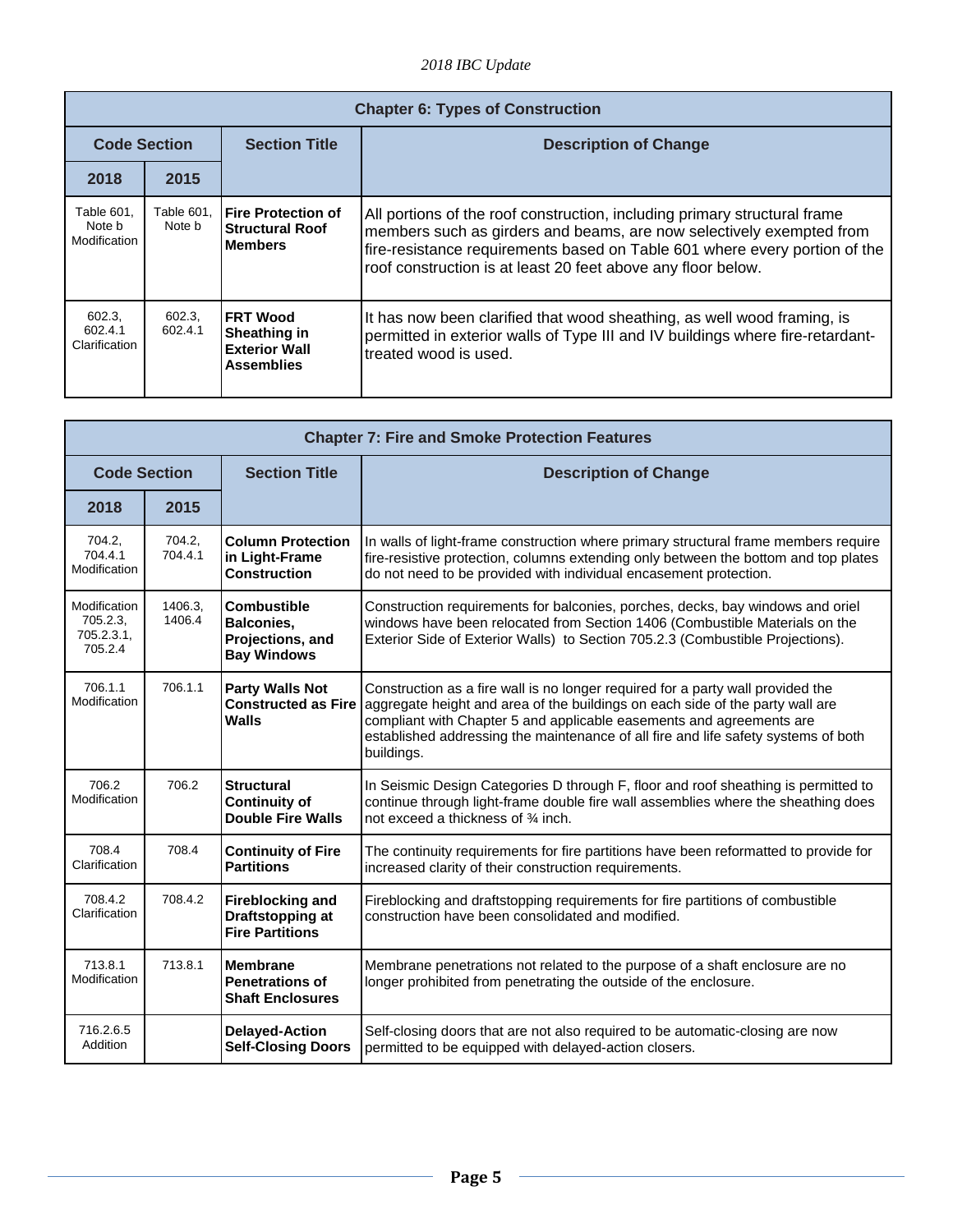|                               | <b>Chapter 8: Interior Finishes</b> |                                                                                          |                                                                                                                                                                                                                                      |  |
|-------------------------------|-------------------------------------|------------------------------------------------------------------------------------------|--------------------------------------------------------------------------------------------------------------------------------------------------------------------------------------------------------------------------------------|--|
| <b>Code Section</b>           |                                     |                                                                                          |                                                                                                                                                                                                                                      |  |
| 2018                          | 2015                                | <b>Section Title</b>                                                                     | <b>Description of Change</b>                                                                                                                                                                                                         |  |
| 803.3<br>Modification         | 803.3                               | <b>Interior Finish</b><br><b>Requirements for</b><br><b>Heavy Timber</b><br>Construction | Materials considered heavy timber construction must now comply with interior finish<br>requirements where exposed in interior exit stairways and exit passageways.                                                                   |  |
| 803.11,<br>803.12<br>Addition |                                     | <b>Flame Spread</b><br><b>Testing of</b><br>Laminates and<br><b>Veneers</b>              | Specific flame-spread testing provisions have been added to the IBC to address the<br>use of factory-produced laminated products with a wood substrate as well as<br>facings and wood veneers applied over a wood substrate on site. |  |

| <b>Chapter 9: Fire Protection Systems</b> |             |                                                                                  |                                                                                                                                                                                                                                                                                                                                                                  |
|-------------------------------------------|-------------|----------------------------------------------------------------------------------|------------------------------------------------------------------------------------------------------------------------------------------------------------------------------------------------------------------------------------------------------------------------------------------------------------------------------------------------------------------|
| <b>Code Section</b>                       |             | <b>Section Title</b>                                                             | <b>Description of Change</b>                                                                                                                                                                                                                                                                                                                                     |
| 2018                                      | 2015        |                                                                                  |                                                                                                                                                                                                                                                                                                                                                                  |
| 901.6.2<br>Addition                       |             | <b>Integrated Fire</b><br><b>Protection System</b><br><b>Testing</b>             | Test criteria have been added to the code with a reference to new NFPA 4,<br>Standard for Integrated Fire Protection and Life Safety System Testing, to ensure<br>that where multiple fire protection systems or life safety systems are integrated, the<br>acceptance process and subsequent testing must evaluate all of the integrated<br>systems as a whole. |
| 902.8<br>Addition                         |             | <b>Fire Pump and Fire</b><br><b>Sprinkler Riser</b><br><b>Rooms</b>              | A number of prescriptive requirements have been added regulating the design and<br>construction of automatic sprinkler system riser rooms and fire pump rooms.                                                                                                                                                                                                   |
| 903.2.1<br>Clarification                  | 903.2.1     | <b>Sprinklers</b><br><b>Required in Group</b><br>A Occupancies                   | The extent to which automatic sprinkler systems are required in multi-story Group A<br>occupancies has been clarified.                                                                                                                                                                                                                                           |
| 903.2.3<br>Modification                   | 903.2.3     | <b>Sprinklers in Group</b><br>E occupancies                                      | Criteria for occupant load threshold and location within the building have been<br>added as conditions that could require sprinkler protection in an Group E<br>educational occupancy.                                                                                                                                                                           |
| 903.3.1.2.1<br>Modification               | 903.3.1.2.1 | <b>Sprinkler</b><br><b>Protection at</b><br><b>Balconies and</b><br><b>Decks</b> | Where nonrated balconies and similar combustible projections of dwelling and<br>sleeping units are permitted in Type IIIA and VA buildings, it has been clarified that<br>the sprinkler protection is to be extended to the area of the projections.                                                                                                             |
| 903.3.1.2.3<br>Addition                   |             | <b>Protection of Attics</b><br>in Group R<br><b>Occupancies</b>                  | Sprinkler protection or acceptable alternative methods for the protection of attics are<br>now addressed for mid-rise buildings housing multi-family occupancies and<br>equipped with an NFPA 13R sprinkler system.                                                                                                                                              |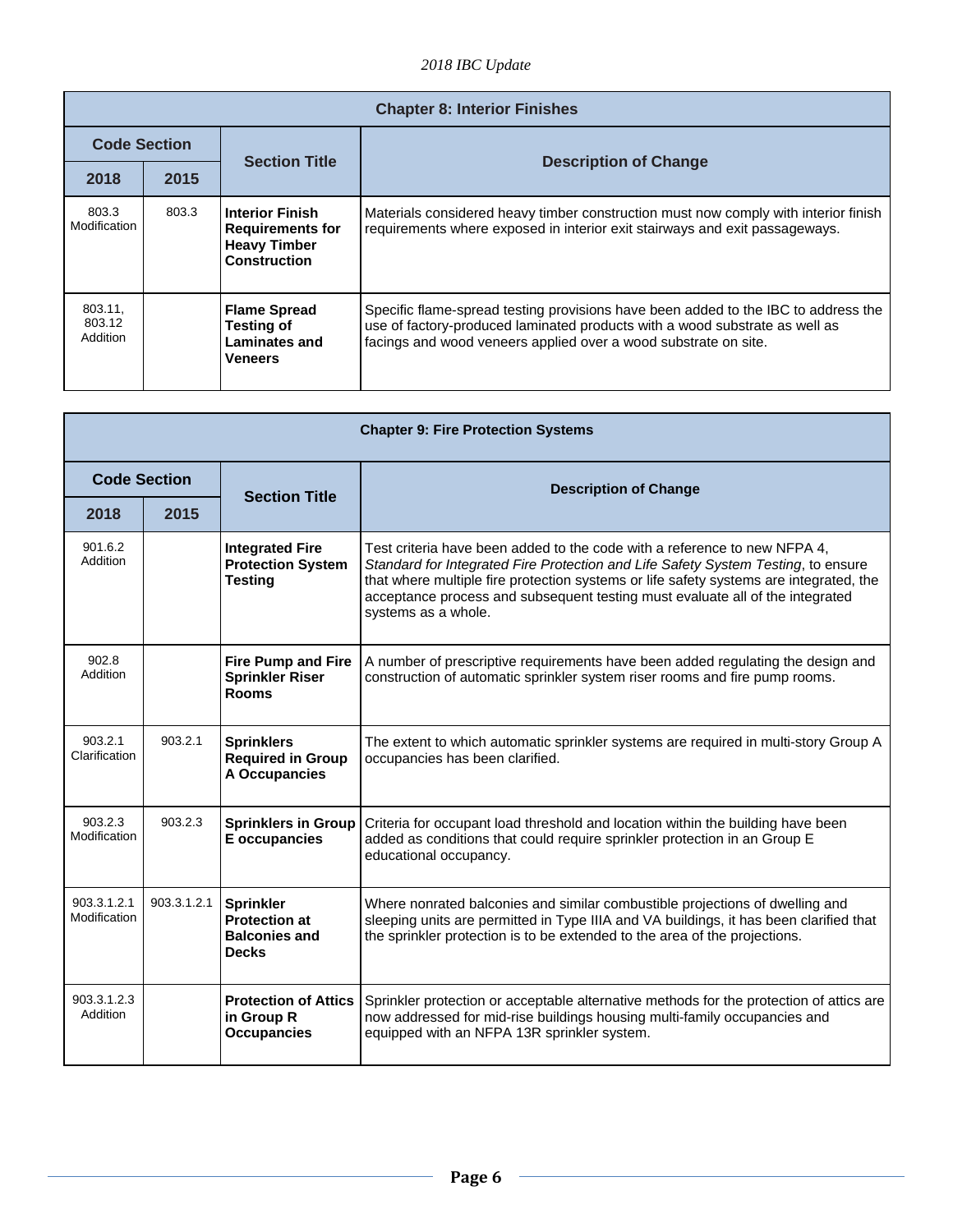| <b>Chapter 9: Fire Protection Systems, Continued</b> |          |                                                                                                                  |                                                                                                                                                                                                                                                                           |
|------------------------------------------------------|----------|------------------------------------------------------------------------------------------------------------------|---------------------------------------------------------------------------------------------------------------------------------------------------------------------------------------------------------------------------------------------------------------------------|
| <b>Code Section</b>                                  |          | <b>Section Title</b>                                                                                             | <b>Description of Change</b>                                                                                                                                                                                                                                              |
| 2018                                                 | 2015     |                                                                                                                  |                                                                                                                                                                                                                                                                           |
| 904.13<br>Modification                               | 904.13   | <b>Domestic Cooking</b><br><b>Protection in</b><br>Institutional and<br><b>Residential</b><br><b>Occupancies</b> | Where domestic-type cooking operations are present in Group I-1 occupancies and<br>college dormitories classified as Group R-2, an automatic fire-extinguishing system<br>is now mandated in conjunction with the required hood over any cooktop or range.                |
| 904.14<br>Addition                                   |          | <b>Aerosol Fire</b><br><b>Extinguishing</b><br><b>Systems</b>                                                    | The installation, inspection, testing and maintenance of aerosol fire extinguishing<br>systems are now addressed through applicable references to Sections 901 and<br>904.4 of the IBC and NFPA 2010, as well as the system's listing and manufacturer's<br>instructions. |
| 905.3.1<br>Modification:                             | 905.3.1  | <b>Class III</b><br><b>Standpipes</b>                                                                            | Standpipe system protection is now required in those buildings having four or more<br>stories above or below grade plane regardless of the vertical distance between the<br>floor level of the highest story and the level of the fire department vehicle access.         |
| 905.4<br>Modification                                | 905.4    | <b>Class I Standpipe</b><br>Connection<br>Locations                                                              | Modifications have been made regarding the location of hose connections within<br>interior exit stairway enclosures as well as the minimum number of connections<br>required where open breezeways and open stairs are provided.                                          |
| 907.2.1<br>Modification                              | 907.2.1  | <b>Fire Alarms in</b><br><b>Group A</b><br><b>Occupancies</b>                                                    | An additional criterion now mandates the installation of a manual fire alarm system<br>where there is a Group A occupant load of more than 100 located above or below<br>the level of exit discharge.                                                                     |
| 907.2.10<br><b>Deletion</b>                          | 907.2.10 | <b>Group R-4 Fire</b><br><b>Alarm Systems</b>                                                                    | The installation of a manual fire alarm system and an automatic smoke detection<br>system are no longer required in Group R-4 occupancies.                                                                                                                                |

| <b>Chapter 10: Means of Egress</b>            |                               |                                                                                      |                                                                                                                                                                                                                                                                                                |  |
|-----------------------------------------------|-------------------------------|--------------------------------------------------------------------------------------|------------------------------------------------------------------------------------------------------------------------------------------------------------------------------------------------------------------------------------------------------------------------------------------------|--|
| <b>Code Section</b>                           |                               | <b>Section Title</b>                                                                 | <b>Description of Change</b>                                                                                                                                                                                                                                                                   |  |
| 2018                                          | 2015                          |                                                                                      |                                                                                                                                                                                                                                                                                                |  |
| 1004.8.<br>Table 1004.5<br>Modification       | 1004.8.<br>Table<br>1004.5    | <b>Occupant Load</b><br><b>Calculation in</b><br><b>Business Use</b><br><b>Areas</b> | The method of calculating occupant load in business areas has been revised which<br>will typically result in reduced design occupant loads. However, higher design<br>occupant loads can be now be assigned to concentrated business areas such as<br>telephone call centers and similar uses. |  |
| 1006.2.1<br>Table<br>1006.2.1<br>Modification | 1006.2.1<br>Table<br>1006.2.1 | <b>Group R Spaces</b><br>with One Exit or<br><b>Exit Access</b><br><b>Doorway</b>    | Allowances for single-exit Group R spaces have been reformatted and the<br>approach to accumulating occupant loads from adjacent rooms discharging through<br>foyers and lobbies has been clarified.                                                                                           |  |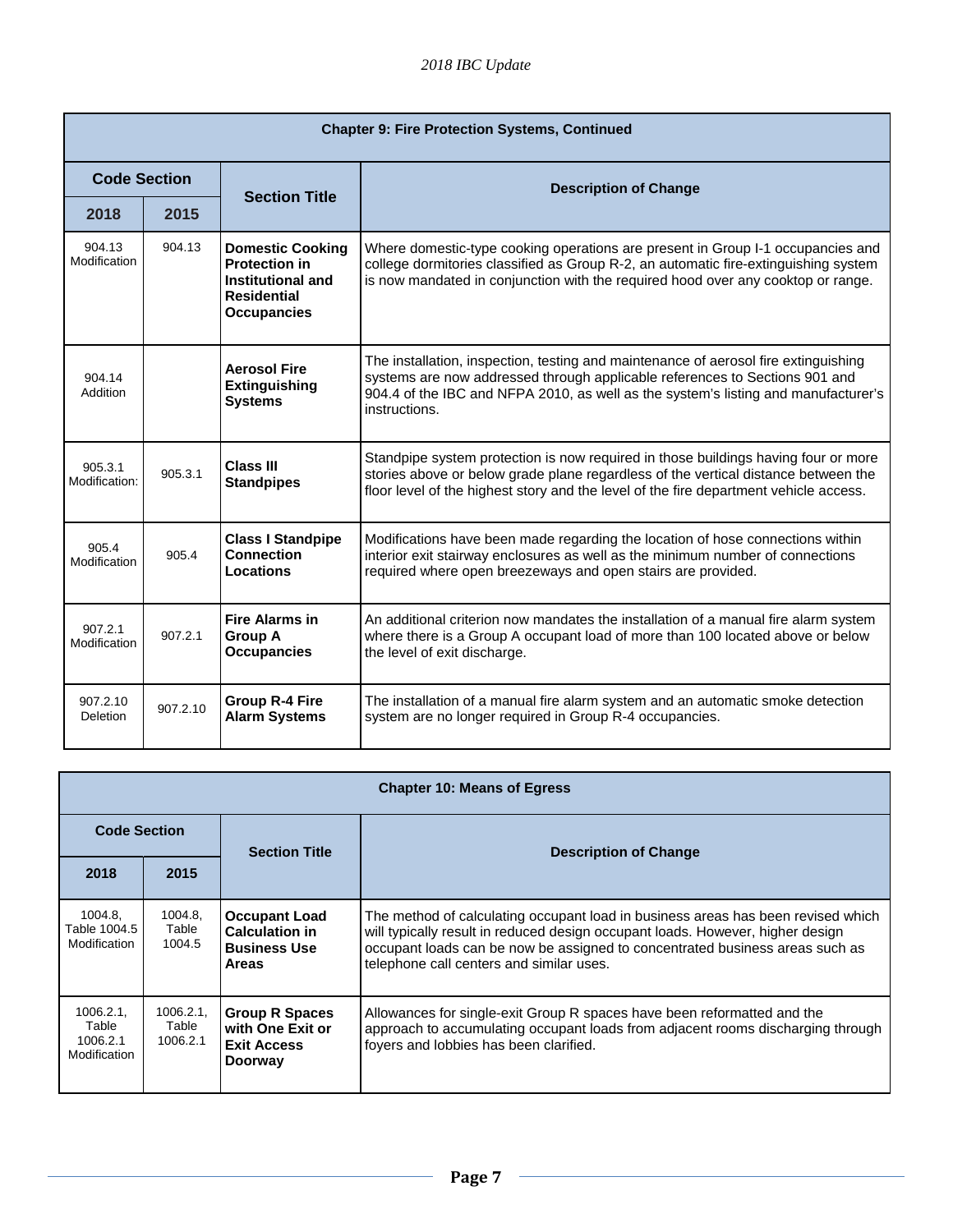| <b>Chapter 10: Means of Egress, Continued</b> |            |                                                                                                  |                                                                                                                                                                                                                                                        |
|-----------------------------------------------|------------|--------------------------------------------------------------------------------------------------|--------------------------------------------------------------------------------------------------------------------------------------------------------------------------------------------------------------------------------------------------------|
| <b>Code Section</b>                           |            | <b>Section Title</b>                                                                             | <b>Description of Change</b>                                                                                                                                                                                                                           |
| 2018                                          | 2015       |                                                                                                  |                                                                                                                                                                                                                                                        |
| 1006.3<br>Clarification                       | 1006.3     | <b>Egress Through</b><br><b>Adjacent Stories</b>                                                 | The determination of means of egress requirements has been clarified where the<br>occupants must travel to an adjacent story to reach a complying exit or exits.                                                                                       |
| 1010.1.1<br>Clarification                     | 1010.1.1   | <b>Size of Doors</b>                                                                             | Provisions addressing limits to the width and height of door openings have been<br>selectively reformatted and revised as necessary to correlate with the technical<br>accessibility requirements of ICC A117.1.                                       |
| 1010.1.4.4<br>Addition                        |            | Locking<br>Arrangements in<br><b>Educational</b><br><b>Occupancies</b>                           | Guidance has been provided to allow for enhanced security measures on<br>educational classroom egress doors and yet still continue to comply with applicable<br>means of egress requirements.                                                          |
| 1010.1.9.8<br>Modification                    | 1010.1.9.8 | <b>Use of Delayed</b><br><b>Egress Locking</b><br><b>Systems in Group</b><br><b>E Classrooms</b> | The allowance for the use of delayed egress locking systems has been expanded to<br>also include egress doors serving Group E classrooms with an occupant load of<br>less than 50, as well as secondary exits or exit access doors serving courtrooms. |
| 1010.3.2<br>Addition                          |            | <b>Security Access</b><br><b>Turnstiles</b>                                                      | New conditions of use are now provided to the building official with criteria to<br>evaluate security access turnstiles that are located in a manner to obstruct a means<br>of egress.                                                                 |
| 1013.2<br>Modification                        | 1013.2     | <b>Floor Level Exit</b><br><b>Sign Location</b>                                                  | The permitted location for low-level exit signs selectively required in Group R-1<br>occupancies has been expanded to now allow the bottom of such sign to be<br>mounted up to 18 inches above the floor.                                              |
| 1023.3.1<br>Modification                      | 1023.3.1   | <b>Stairway</b><br><b>Extensions</b>                                                             | Fire-resistance-rated separation is not required between an interior exit stairway<br>and its exit passageway extension where both the stair enclosure and exit<br>passageway are pressurized.                                                         |
| 1026.4<br>Modification                        | 1026.4     | <b>Refuge Areas for</b><br><b>Horizontal Exits</b>                                               | The method for determining the minimum required refuge area size where a<br>horizontal exit has been provided has been modified to allow for a more appropriate<br>determination of the occupant load assigned to the refuge area.                     |
| 1030.1<br>Clarification                       | 1030.1     | Required<br><b>Emergency Escape</b><br>and Rescue<br><b>Openings</b>                             | The occupancies where emergency openings are required have been clarified and<br>the minimum number of required openings in a residential basement has been<br>revised.                                                                                |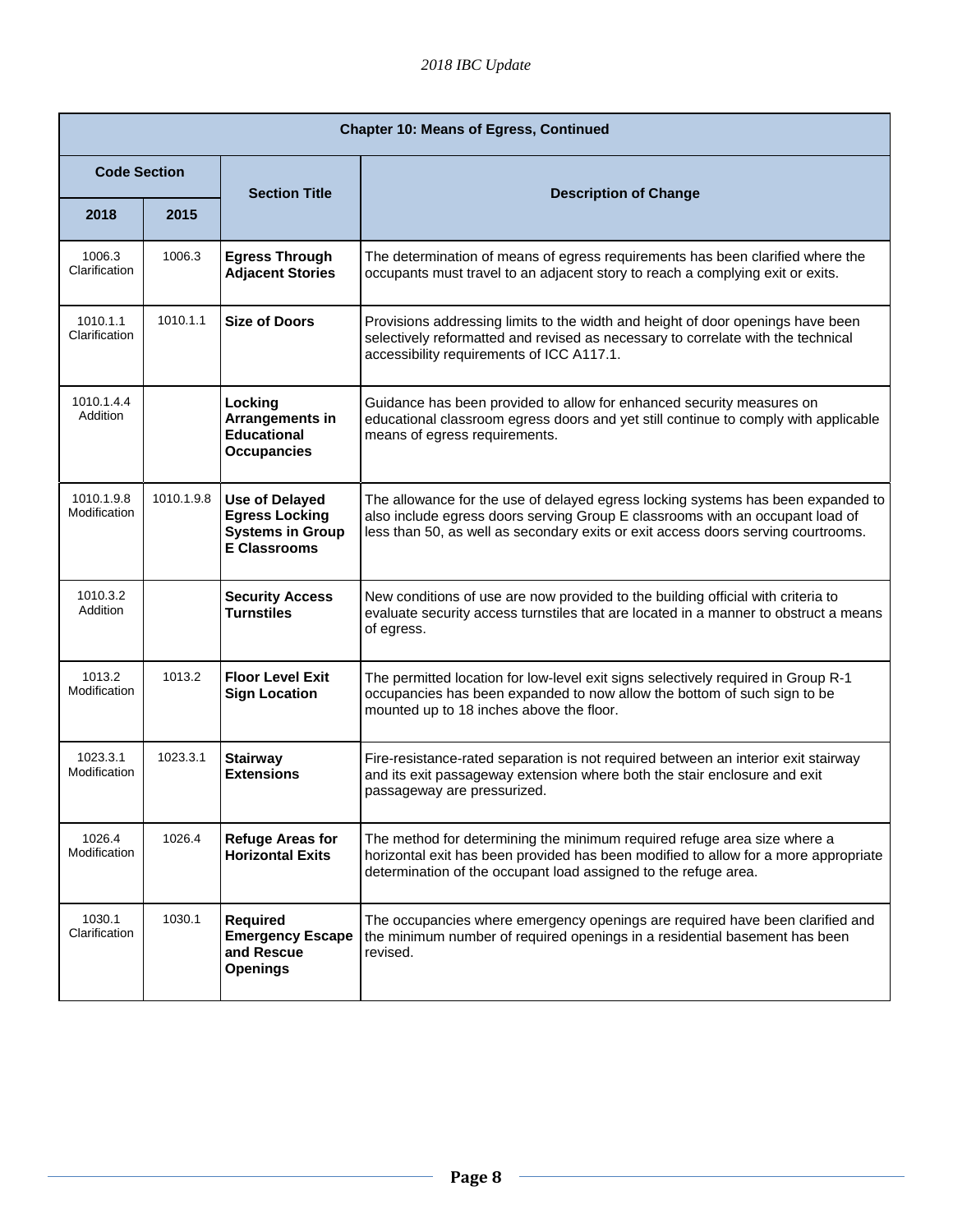|                            | <b>Chapter 11: Accessibility</b> |                                                                     |                                                                                                                                                                                                                                                   |  |
|----------------------------|----------------------------------|---------------------------------------------------------------------|---------------------------------------------------------------------------------------------------------------------------------------------------------------------------------------------------------------------------------------------------|--|
| <b>Code Section</b>        |                                  |                                                                     |                                                                                                                                                                                                                                                   |  |
| 2018                       | 2015                             | <b>Section Title</b>                                                | <b>Description of Change</b>                                                                                                                                                                                                                      |  |
| 1103.2.14<br>Modification  | 1103.2.14                        | <b>Access to Walk-In</b><br><b>Coolers and</b><br><b>Freezers</b>   | Revised conditions have now been placed on the use of walk-in cooler and freezers<br>exempted from accessibility provisions by requiring them to be accessed from only<br>employee work areas and limiting the scope to only pieces of equipment. |  |
| 1109.2.1.2<br>Modification | 1109.2.1.2                       | <b>Fixtures in Family</b><br>or Assisted-Use<br><b>Toilet Rooms</b> | Family or assisted-use toilet rooms may now also contain a child height water closet<br>and lavatory in order to provide a higher level of accommodation.                                                                                         |  |

|                                   | <b>Chapter 12: Interior Environment</b> |                                                                       |                                                                                                                                                                                                                                                                                                                              |  |
|-----------------------------------|-----------------------------------------|-----------------------------------------------------------------------|------------------------------------------------------------------------------------------------------------------------------------------------------------------------------------------------------------------------------------------------------------------------------------------------------------------------------|--|
| <b>Code Section</b>               |                                         |                                                                       |                                                                                                                                                                                                                                                                                                                              |  |
| 2018                              | 2015                                    | <b>Section Title</b>                                                  | <b>Description of Change</b>                                                                                                                                                                                                                                                                                                 |  |
| 1206.2.<br>1207.3<br>Modification | 1206.2.<br>1207.3                       | <b>Engineering</b><br><b>Analysis of Sound</b><br><b>Transmission</b> | A performance-based alternative approach for meeting the required sound<br>transmission class ratings for unit separation walls and floor/ceiling assemblies in<br>residential buildings has been introduced which allows for the use of an engineering<br>analysis based upon a comparison to previously-tested assemblies. |  |

| <b>Chapter 14: Exterior Walls</b> |                 |                                                               |                                                                                                                                               |
|-----------------------------------|-----------------|---------------------------------------------------------------|-----------------------------------------------------------------------------------------------------------------------------------------------|
| <b>Code Section</b>               |                 | <b>Section Title</b>                                          | <b>Description of Change</b>                                                                                                                  |
| 2018                              | 2015            |                                                               |                                                                                                                                               |
| Modification<br>Table<br>1404.2   | Table<br>1404.2 | <b>Weather Covering</b><br><b>Minimum</b><br><b>Thickness</b> | The minimum required thicknesses of masonry and stone veneer weather coverings<br>have been updated to align with current industry standards. |

| <b>Chapter 15: Roof Assemblies and Rooftop Structures</b> |        |                                      |                                                                                                                                                                                                                                             |
|-----------------------------------------------------------|--------|--------------------------------------|---------------------------------------------------------------------------------------------------------------------------------------------------------------------------------------------------------------------------------------------|
| <b>Code Section</b>                                       |        | <b>Section Title</b>                 | <b>Description of Change</b>                                                                                                                                                                                                                |
| 2018                                                      | 2015   |                                      |                                                                                                                                                                                                                                             |
| 1504.3.3<br>Addition                                      |        | <b>Metal Roof</b><br><b>Shingles</b> | Metal roof shingles are now addressed separately from other metal panel roof<br>systems with reference made to applicable standards for the labeling and testing of<br>wind resistance for the shingles.                                    |
| 1507.1<br>Clarification                                   | 1507.1 | Underlayment                         | Reorganization: Underlayment and ice barrier requirements have been relocated<br>from sections describing each type of roofing material and placed into one new<br>section describing the type, attachment and application of underlayment. |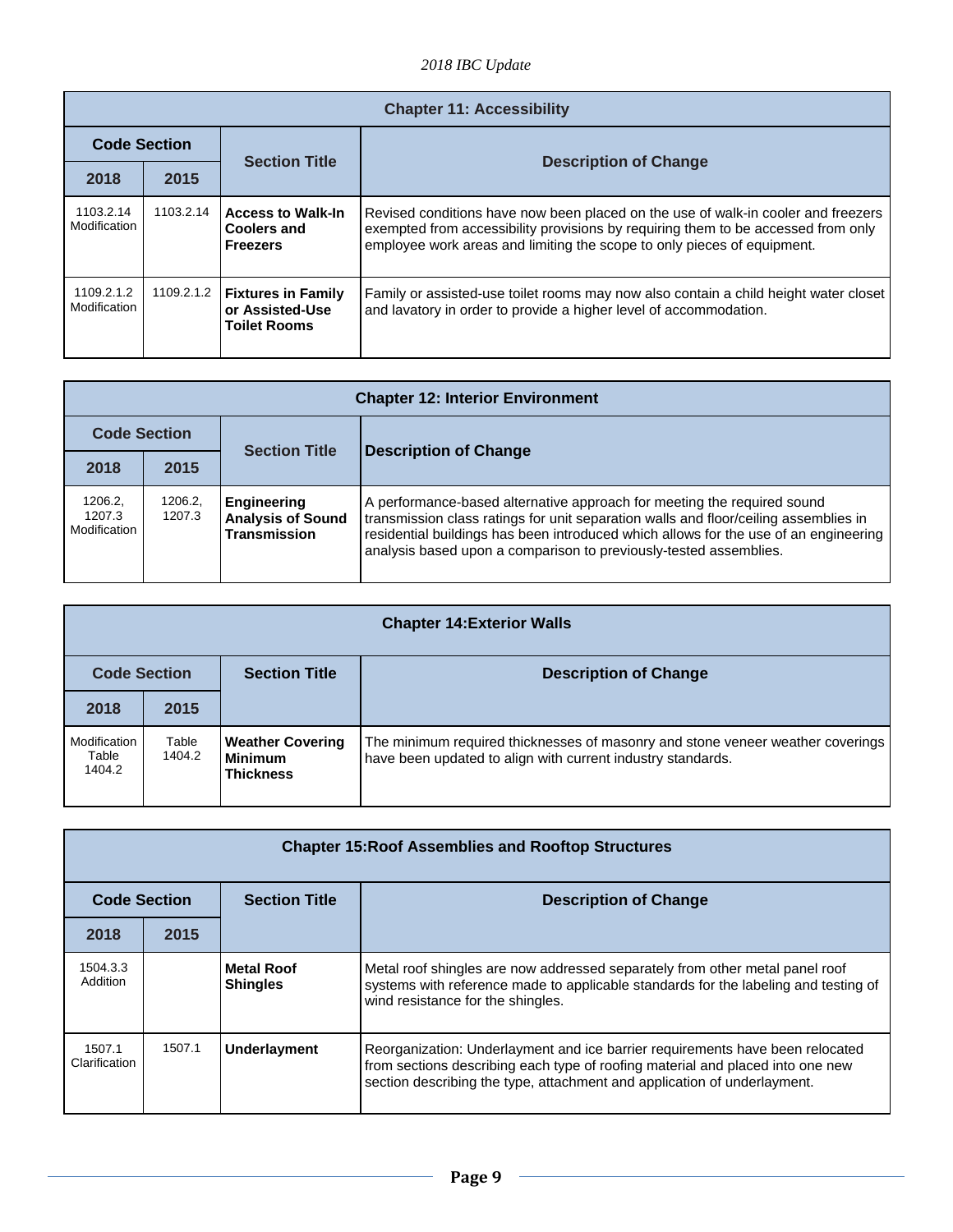*2018 IBC Update* 

| <b>Chapter 16: Structural Design</b> |                 |                                              |                                                                                                                                                                                                                                                                                                  |
|--------------------------------------|-----------------|----------------------------------------------|--------------------------------------------------------------------------------------------------------------------------------------------------------------------------------------------------------------------------------------------------------------------------------------------------|
| <b>Code Section</b>                  |                 | <b>Section Title</b>                         | <b>Description of Change</b>                                                                                                                                                                                                                                                                     |
| 2018                                 | 2015            |                                              |                                                                                                                                                                                                                                                                                                  |
| 1603.1<br>Modification               | 1603.1          | <b>Construction</b><br><b>Documents</b>      | The construction document requirements for environmental and special loads have<br>been updated for rain, snow and wind forces and their components.                                                                                                                                             |
| 1604.3.7<br>Addition                 |                 | <b>Deflection of Glass</b><br><b>Framing</b> | Limits to the deflection of framing which supports glazing has been added to<br>Section 1604.3.                                                                                                                                                                                                  |
| 1604.10<br>Addition                  |                 | <b>Storm Shelters</b>                        | The development of loads for storm shelters is to be based on ICC 500 which<br>provides wind speeds for tornado and hurricane shelter design using ASCE 7 load<br>combinations.                                                                                                                  |
| Table<br>1607.1<br>Modification      | Table<br>1607.1 | <b>Deck Live Load</b>                        | Table 1607.1 is now consistent with the provisions in the 2010 and 2016 editions of<br>ASCE 7 for minimum uniformly distributed live loads on decks and balconies by<br>increasing the deck live load to one and one-half times the live load of the area<br>served.                             |
| 1607.14.2<br>Addition                |                 | <b>Minimum Fire Load</b>                     | The minimum lateral load that fire walls are required to resist has been established<br>at five pounds per square foot.                                                                                                                                                                          |
| 1609<br>Modification                 | 1609            | <b>Wind Loads</b>                            | Section 1609 now has updated wind speed maps, including maps for the state of<br>Hawaii. Terminology for describing wind speeds has been changed again with<br>ultimate design wind speeds now called basic design wind speeds.                                                                  |
| 1613<br>Modification                 | 1613            | <b>Earthquake Loads</b>                      | The site coefficients contained in the IBC have now been brought into alignment<br>with the newest generation of ground motion attenuation equations.                                                                                                                                            |
| 1613.3.1Mo<br>dification             | 1613.3.1        | <b>Seismic Maps</b>                          | The IBC seismic maps have been updated to match new maps in the 2015 NEHRP<br>Provisions and 2016 ASCE 7 standard.                                                                                                                                                                               |
| 1615<br>Addition                     |                 | <b>Tsunami Loads</b>                         | There are many coastal communities in the western United States and on islands in<br>the Pacific Ocean which need tsunami-resistant design of critical infrastructure and<br>essential facilities. New IBC Section 1615, Tsunami Loads, has been added to<br>address design of these facilities. |

| <b>Chapter 17: Special Inspections and Tests</b> |          |                                                  |                                                                                                                                                              |
|--------------------------------------------------|----------|--------------------------------------------------|--------------------------------------------------------------------------------------------------------------------------------------------------------------|
| <b>Code Section</b>                              |          | <b>Section Title</b>                             | <b>Description of Change</b>                                                                                                                                 |
| 2018                                             | 2015     |                                                  |                                                                                                                                                              |
| 1704.6<br>Modification                           | 1704.6   | <b>Structural</b><br><b>Observations</b>         | Section 1704.6.1 has been added requiring structural observation of<br>buildings that are considered a high-rise or assigned to Risk Category IV.            |
| 1705.2.2<br>Modification                         | 1705.2.2 | Metal-plate-<br>connected Wood<br><b>Trusses</b> | Five-foot tall wood trusses requiring permanent bracing now require a periodic<br>special inspection to verify that the required bracing has been installed. |
| 1705.12.6<br>Item 6<br>Addition                  |          | <b>Designated</b><br><b>Seismic Systems</b>      | Section 1705.12.6 adds a provision for minimum clearance of fire sprinkler<br>components considered as a designated seismic system.                          |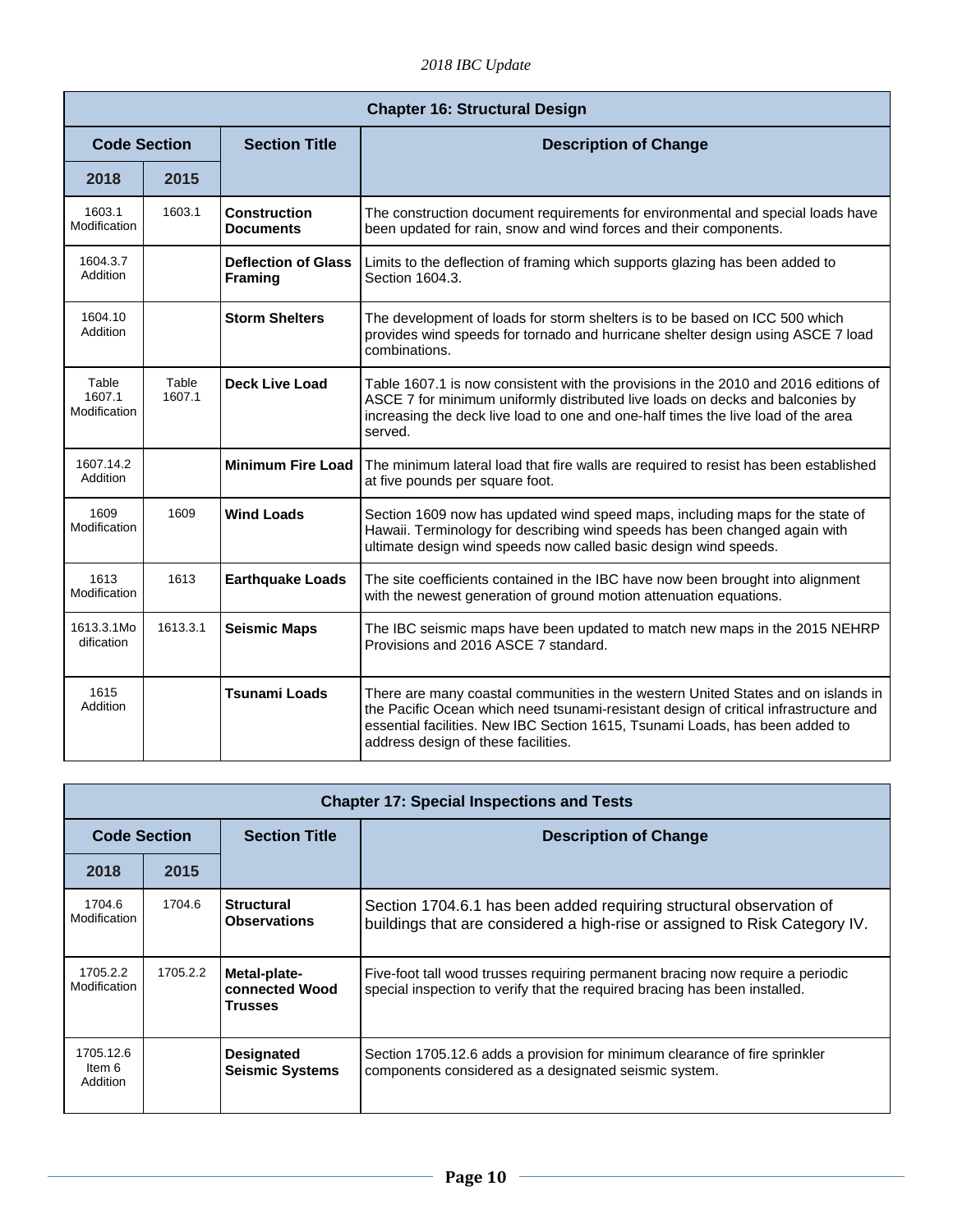|                            | <b>Chapter 18: Soils and Foundations</b> |                                       |                                                                                                                                     |  |
|----------------------------|------------------------------------------|---------------------------------------|-------------------------------------------------------------------------------------------------------------------------------------|--|
| <b>Code Section</b>        |                                          | <b>Section Title</b>                  | <b>Description of Change</b>                                                                                                        |  |
| 2018                       | 2015                                     |                                       |                                                                                                                                     |  |
| 1807.2<br>Modification     | 1807.2                                   | <b>Retaining Walls</b>                | The requirement for consideration of a keyway in the sliding analysis of retaining<br>walls has been deleted from Section 1807.2.1. |  |
| 1810.3.8.3<br>Modification | 1810.3.8.3                               | l Precast<br><b>Prestressed Piles</b> | Equations in Section 1810.3.8.3 addressing precast prestressed piles have been<br>updated.                                          |  |

|                        | <b>Chapter 19: Concrete</b> |                                                      |                                                                                                                                        |  |
|------------------------|-----------------------------|------------------------------------------------------|----------------------------------------------------------------------------------------------------------------------------------------|--|
| <b>Code Section</b>    |                             | <b>Section Title</b><br><b>Description of Change</b> |                                                                                                                                        |  |
| 2018                   | 2015                        |                                                      |                                                                                                                                        |  |
| 1901.2<br>Modification | 1901.2                      | Seismic loads for<br>precast concrete<br>diaphragms  | New language adds a requirement for the design of precast concrete diaphragms in<br>high seismic regions to use ASCE 7 Section 14.2.4. |  |

|                                       | <b>Chapter 22: Steel</b> |                                                                |                                                                                                                                                                                                           |  |
|---------------------------------------|--------------------------|----------------------------------------------------------------|-----------------------------------------------------------------------------------------------------------------------------------------------------------------------------------------------------------|--|
| <b>Code Section</b>                   |                          | <b>Section Title</b>                                           |                                                                                                                                                                                                           |  |
| 2018                                  | 2015                     |                                                                | <b>Description of Change</b>                                                                                                                                                                              |  |
| 2207.1.<br>Chapter 35<br>Modification | 2207.1.<br>Chapter 35    | <b>SJI standard</b>                                            | The 2015 edition of the combined SJI-100, Standard Specification for K-Series, LH-<br>Series, and DLH-Series Open Web Steel Joists and Joist Girders, is the new<br>referenced standard for steel joists. |  |
| 2211<br>Modification                  | 2211                     | <b>Cold-formed Steel</b><br>Light-frame<br><b>Construction</b> | The 2015 editions of the AISI standards for cold-formed steel are adopted in the<br>2018 IBC. These new standards include AISI S240, AISI S400 and AISI S202.                                             |  |

|                          | <b>Chapter 23: Wood</b> |                                       |                                                                                                                                                               |  |
|--------------------------|-------------------------|---------------------------------------|---------------------------------------------------------------------------------------------------------------------------------------------------------------|--|
| <b>Code Section</b>      |                         | <b>Section Title</b>                  | <b>Description of Change</b>                                                                                                                                  |  |
| 2018                     | 2015                    |                                       |                                                                                                                                                               |  |
| 2303.2.2<br>Modification | 1203.2.2                | <b>Fire-retardant</b><br>treated wood | The types of chemical treatment allowed for fire-resistant-treated lumber are<br>clarified.                                                                   |  |
| 2303.6<br>Modification   | 2303.6                  | <b>Nails and Staples</b>              | Nails and staples are required to conform to the standard ASTM F 1667 including<br>Supplement 1. Minimum average bending moment values are added for staples. |  |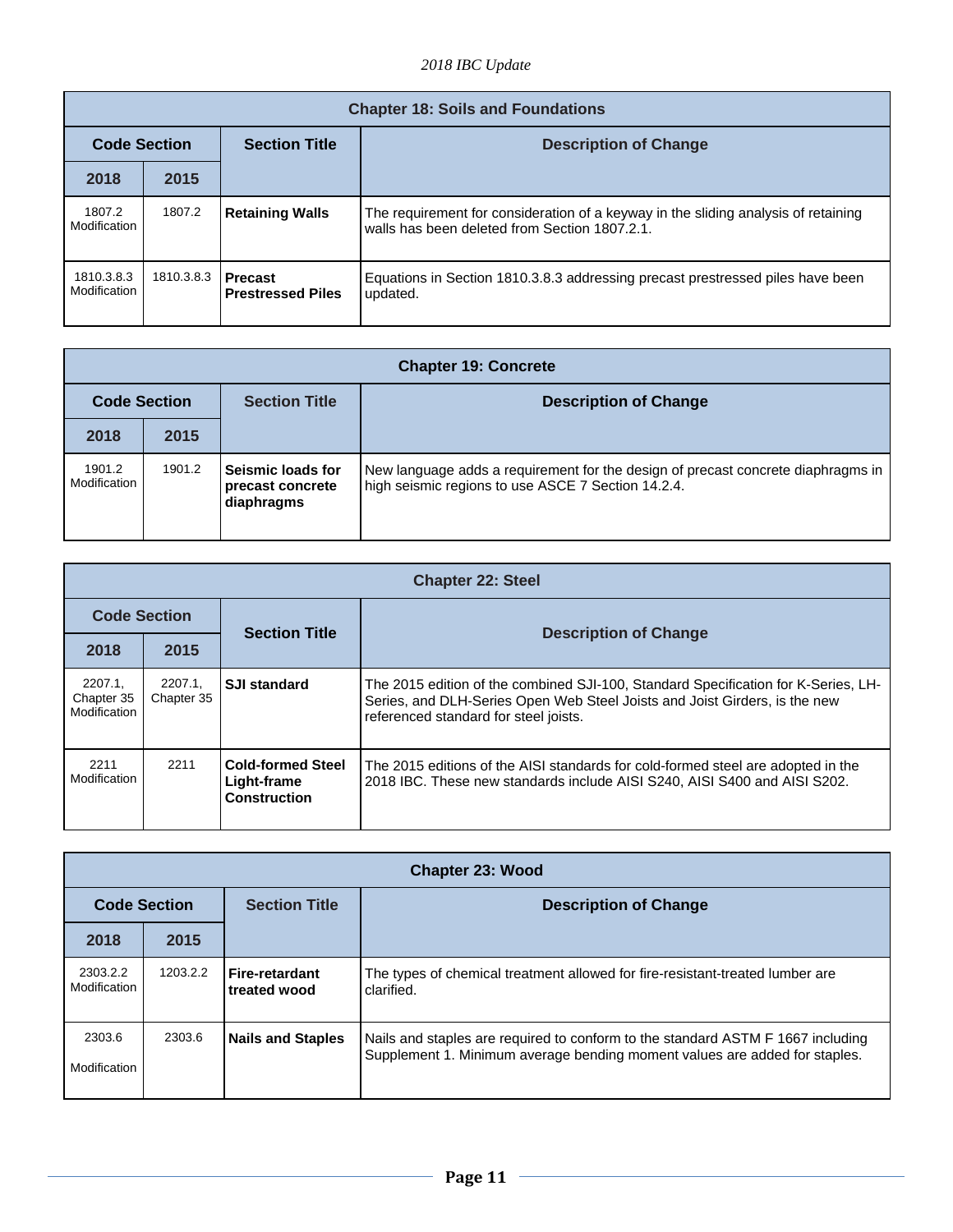|                                             | <b>Chapter 23: Wood</b>     |                                                                      |                                                                                                                                                                                                        |  |
|---------------------------------------------|-----------------------------|----------------------------------------------------------------------|--------------------------------------------------------------------------------------------------------------------------------------------------------------------------------------------------------|--|
|                                             | <b>Code Section</b>         | <b>Section Title</b>                                                 | <b>Description of Change</b>                                                                                                                                                                           |  |
| 2018                                        | 2015                        |                                                                      |                                                                                                                                                                                                        |  |
| Table<br>2304.9.3.2<br>Addition             |                             | <b>Mechanically</b><br>Laminated<br><b>Decking</b>                   | A new alternative fastener schedule for construction of mechanically laminated<br>decking is added to the 2018 IBC giving equivalent power-driven fasteners for the<br>20 penny nail.                  |  |
| Table<br>2304.10.1<br>Modification          | Table<br>2304.10.1          | <b>Ring Shank Nails</b>                                              | The 2018 IBC and IRC are now aligned by requiring an 8-penny common or ring<br>shank nail when nailing 6:12 on center for roof sheathing.                                                              |  |
| 2304.12.2.5,<br>2304.12.2.6<br>Modification | 2304.12.2.5,<br>2304.12.2.6 | <b>Supporting</b><br>members for<br>permeable floors<br>and roofs    | The provisions for permeable floors and roofs are modified to require positive<br>drainage of water and ventilation below the floor or roof to protect supporting wood<br>construction.                |  |
| Table<br>2308.4.1.1<br>(1)<br>Modification  | Table<br>2308.4.1.1<br>(1)  | <b>Header and Girder</b><br><b>Spans - Exterior</b><br>Walls         | The header and girder spans for the exterior bearing wall table are updated to allow<br>#2 Southern Pine design values rather than #1 Southern Pine thereby reducing<br>span lengths.                  |  |
| Table<br>2308.4.1.1<br>(2)<br>Modification  | Table<br>2308.4.1.1<br>(2)  | <b>Header and Girder</b><br>Spans - Interior<br><b>Bearing Walls</b> | The header and girder spans for the interior bearing walls table are updated to allow<br>No. 2 Southern Pine design values for spans rather than No. 1 Southern Pine<br>thereby reducing span lengths. |  |

| <b>Chapter 26: Plastic</b> |      |                                                                         |                                                                                                                                                                                                         |
|----------------------------|------|-------------------------------------------------------------------------|---------------------------------------------------------------------------------------------------------------------------------------------------------------------------------------------------------|
| <b>Code Section</b>        |      | <b>Section Title</b>                                                    | <b>Description of Change</b>                                                                                                                                                                            |
| 2018                       | 2015 |                                                                         |                                                                                                                                                                                                         |
| 2603.13<br>Addition        |      | <b>Cladding</b><br>attachment over<br>foam sheathing to<br>wood framing | Requirements for cladding over foam sheathing and wood framing are added to the<br>International Building Code to match the International Residential Code and cold-<br>framed steel stud requirements. |

| <b>Chapter 30: Elevators and Conveying Systems</b> |      |                                                          |                                                                                                                                                                                                                         |  |
|----------------------------------------------------|------|----------------------------------------------------------|-------------------------------------------------------------------------------------------------------------------------------------------------------------------------------------------------------------------------|--|
| <b>Code Section</b>                                |      | <b>Section Title</b><br><b>Description of Change</b>     |                                                                                                                                                                                                                         |  |
| 2018                                               | 2015 |                                                          |                                                                                                                                                                                                                         |  |
| 3001.2<br>Addition                                 |      | Emergency<br>Elevator<br>Communication<br><b>Systems</b> | Additional communication capabilities are now required in accessible elevators to<br>enhance the usability of the two-way communication system by individuals with<br>varying degrees of hearing or speech impairments. |  |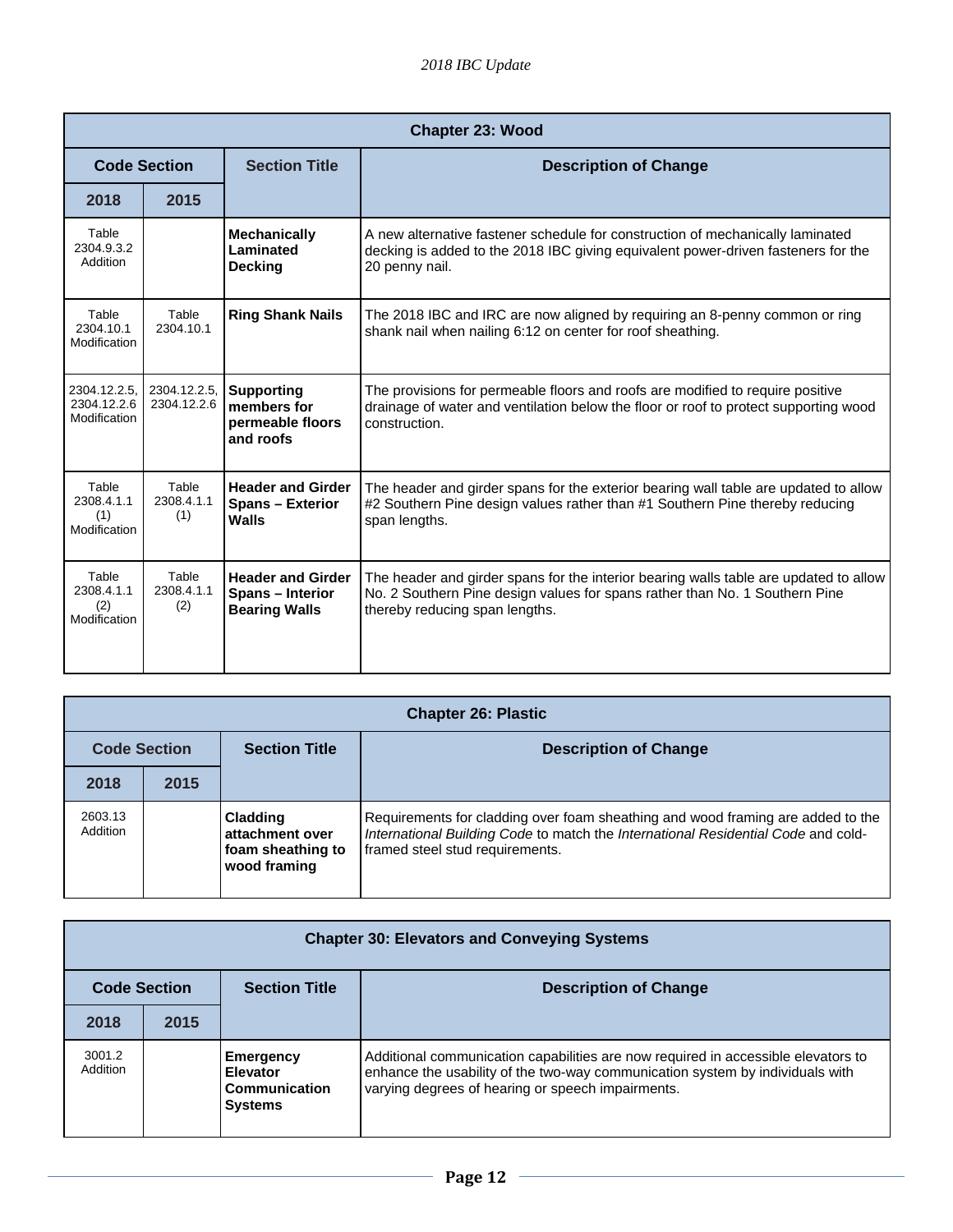| <b>Chapter 30: Elevators and Conveying Systems</b> |        |                                                                          |                                                                                                                                                                                                                                                                                                         |
|----------------------------------------------------|--------|--------------------------------------------------------------------------|---------------------------------------------------------------------------------------------------------------------------------------------------------------------------------------------------------------------------------------------------------------------------------------------------------|
| <b>Code Section</b>                                |        | <b>Section Title</b>                                                     | <b>Description of Change</b>                                                                                                                                                                                                                                                                            |
| 2018                                               | 2015   |                                                                          |                                                                                                                                                                                                                                                                                                         |
| 3007.1<br>Modification                             | 3007.1 | <b>Extent of Fire</b><br><b>Service Access</b><br><b>Elevator Travel</b> | Fire service access elevators, where required, now only need to provide access to<br>those floor levels at and above the lowest level of fire department access. In<br>addition, elevators that only connect a parking garage to a building's lobby need not<br>serve as fire service access elevators. |
| 3008.1<br>Modification                             | 3008.1 | <b>Required Number</b><br>of Occupant<br>Evacuation<br><b>Elevators</b>  | A reduction in the minimum number of elevators that must be considered as<br>occupant evacuation elevators now reflects a more reasonable performance-based<br>approach while still retaining the capacity to evacuate a high-rise building more<br>quickly than stairs alone.                          |

| <b>Chapter 31: Special Construction</b> |      |                                        |                                                                                                                                                                                                        |
|-----------------------------------------|------|----------------------------------------|--------------------------------------------------------------------------------------------------------------------------------------------------------------------------------------------------------|
| <b>Code Section</b>                     |      | <b>Section Title</b>                   | <b>Description of Change</b>                                                                                                                                                                           |
| 2018                                    | 2015 |                                        |                                                                                                                                                                                                        |
| 3112<br>Addition                        |      | <b>Relocatable</b><br><b>Buildings</b> | A process of acceptance for relocatable modular buildings has been established in<br>order to provide clear and consistent direction in the relocation, reuse and/or<br>repurposing of such buildings. |

| <b>Chapter 33: Safeguards During Construction</b> |        |                                                               |                                                                                                                                                                                                                                                                                                |
|---------------------------------------------------|--------|---------------------------------------------------------------|------------------------------------------------------------------------------------------------------------------------------------------------------------------------------------------------------------------------------------------------------------------------------------------------|
| <b>Code Section</b>                               |        | <b>Section Title</b>                                          | <b>Description of Change</b>                                                                                                                                                                                                                                                                   |
| 2018                                              | 2015   |                                                               |                                                                                                                                                                                                                                                                                                |
| 3310.1<br>Modification                            | 3310.1 | Stairways in<br><b>Buildings under</b><br><b>Construction</b> | At least one temporary or permanent stairway must now be provided in a building<br>under construction once the building has reached a height of 40 feet as measured<br>from the lowest level of fire department vehicle access.                                                                |
| 3314<br>Addition                                  |        | <b>Fire Watch During</b><br><b>Construction</b>               | In order to protect adjacent properties from fire in a building of considerable height<br>when under construction, new provisions have been established to give authority to<br>the fire code official to require a fire watch during those hours where no construction<br>work is being done. |

| <b>Appendix G: Flood-Resistant Construction</b> |                    |                                                      |                                                                                                                                                                   |  |
|-------------------------------------------------|--------------------|------------------------------------------------------|-------------------------------------------------------------------------------------------------------------------------------------------------------------------|--|
| <b>Code Section</b>                             |                    | <b>Section Title</b><br><b>Description of Change</b> |                                                                                                                                                                   |  |
| 2018                                            | 2015               |                                                      |                                                                                                                                                                   |  |
| G <sub>103.6</sub><br>Modification              | G <sub>103.6</sub> | Watercourse<br><b>Alteration</b>                     | Notification of a watercourse alteration should be given to all adjacent building<br>departments, not just those a building department believes will be affected. |  |